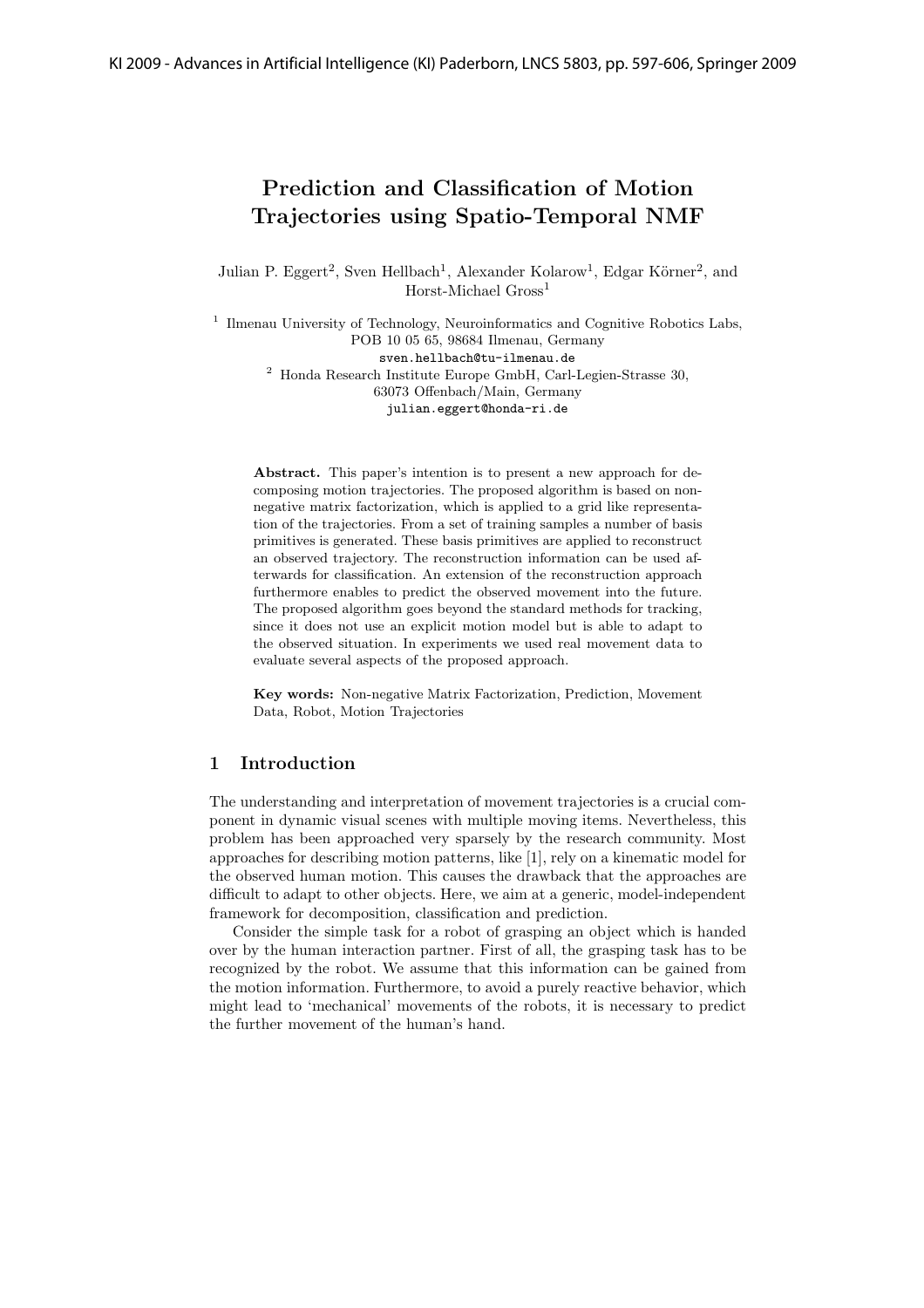In [2] an interesting concept for a decomposition task is presented. Like playing a piano a basis alphabet – the different notes – are superimposed to reconstruct the observation (the piece of music). The much less dimensional description of when each basis primitive is used, can be exploited for further processing. While the so-called piano model relies on a set of given basis primitives, our approach is able to learn these primitives from the training data.

Beside the standard source separation approaches, like PCA and ICA, another promising algorithm exists. It is called non-negative matrix factorization (NMF) [3]. Because of its non-negative character it is well suited for e. g. audio source separation. The system of basis vectors which is generated by the NMF is not orthogonal. This is very useful for motion trajectories, since one basis primitive is allowed to share a common part of its trajectory with other primitives and to specialize later.

The next section introduces the standard non-negative matrix factorization approach and two extensions that can be found in the literature. In section 3 the new approach for decomposing motion trajectories is presented. The experiments with their conditions and results are presented in section 4, while the paper concludes in section 5.

## 2 Non-negative Matrix Factorization

Like other approaches, e. g. PCA and ICA, non-negative matrix factorization (NMF) [3] is meant to solve the source separation problem. Hence, a set of training data is decomposed into basis primitives:  $V \approx W \cdot H$  Each training data sample is represented as a column vector  $V_i$  within the matrix V. Each column of the matrix  $\bf{W}$  stands for one of the basis primitives. In matrix  $\bf{H}$  the element  $H_i^j$  determines how the basis primitive  $\mathbf{W}_j$  is activated to reconstruct training sample  $V_i$ . The training data V can only be approximated by the product of W and H. This product will be referred to as reconstruction  $\mathbf{R} = \mathbf{W} \cdot \mathbf{H}$  later.

Unlike PCA or ICA, NMF aims to a decomposition, which only consists of non-negative elements. This means that the basis primitives can only be accumulated. No primitive exists which is able to erase a 'wrong' superposition of other primitives. This leads to a more specific set of basis primitives, which is an advantage for certain applications, e. g. face recognition [4].

For generating the decomposition, optimization-based methods are used. Hence, an energy function  $E$  has to be defined:

$$
E(\mathbf{W}, \mathbf{H}) = \frac{1}{2} \left\| \mathbf{V} - \mathbf{W} \cdot \mathbf{H} \right\|^2 \tag{1}
$$

By minimizing the energy equation, it is now possible to achieve a reconstruction using the matrices  $W$  and  $H$ . This reconstruction is aimed to be as close as possible to the training data  $V$ . No further constraints are given in the standard formulation of the NMF. As it can be seen in equation 1, the energy function depends on the two unknown matrices  $W$  and  $H$ .

Since both matrices usually have a large number of elements, the optimization problem seems to be an extensive task. Fortunately, each training sample can be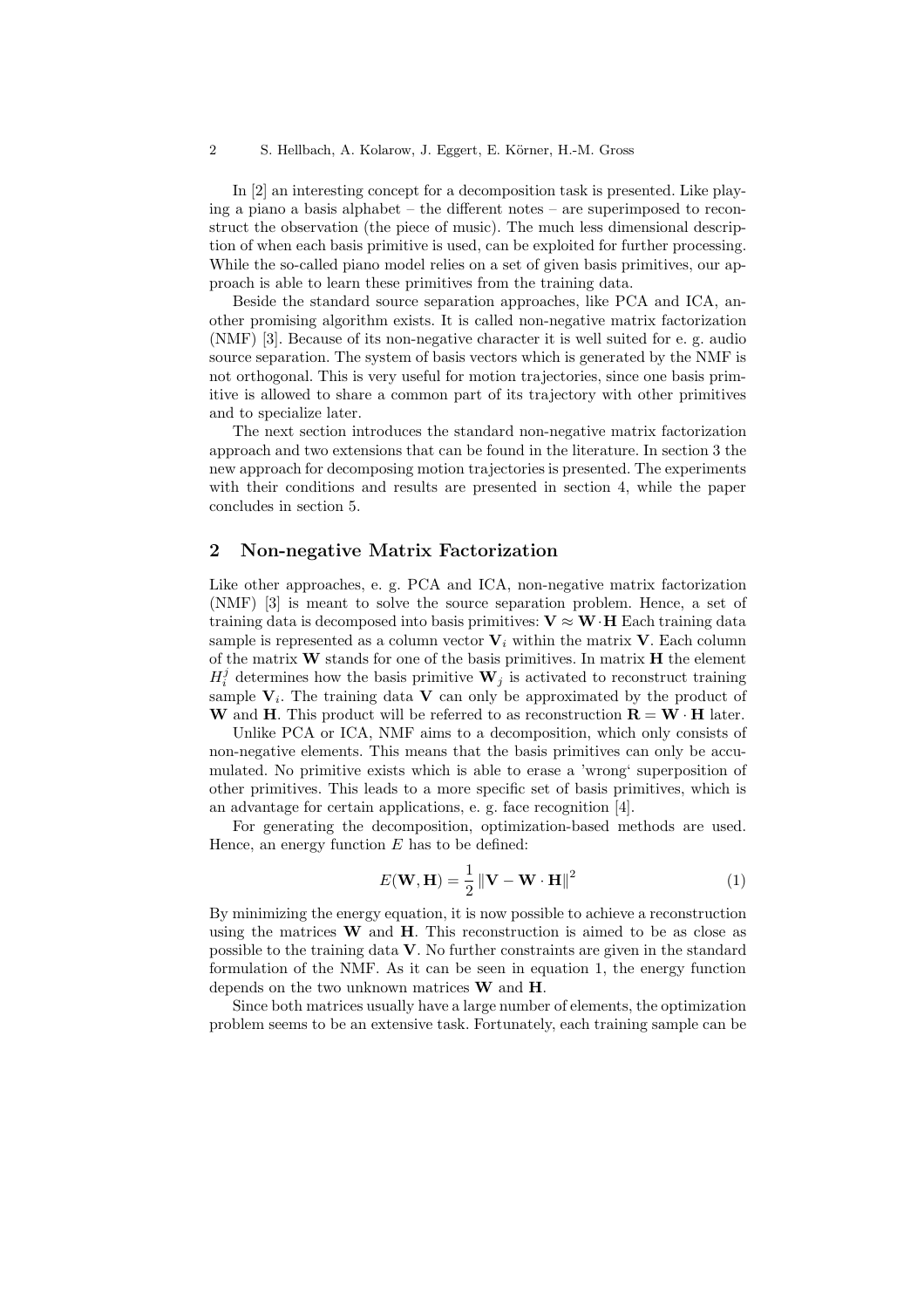regarded independent from the others. Furthermore, both matrices are adapted in an alternating fashion. This helps to reduce the number of dimensions for the optimization process and allows a training regime with fewer examples. The algorithm is formulated in the following description in vectorwise notation:

1. Calculate the reconstruction

$$
\mathbf{R}_i = \sum_j H_i^j \mathbf{W}_j \tag{2}
$$

2. Update the activities

$$
H_i^j \leftarrow H_i^j \odot (\mathbf{V}_i^T \mathbf{W}_j \odot \mathbf{R}_i^T \mathbf{W}_j)
$$
 (3)

3. Calculate the reconstruction with the new activities

$$
\mathbf{R}_i = \sum_j H_i^j \mathbf{W}_j \tag{4}
$$

4. Update the basis vectors

$$
\mathbf{W}_j \leftarrow \mathbf{W}_j \odot \left( \sum_i H_i^j \mathbf{V}_i \oslash \sum_i H_i^j \mathbf{R}_i \right) \tag{5}
$$

Where the operations  $\odot$  and  $\oslash$  denotes a component-wise multiplication and division. For each of the training samples steps 1 to 4 are processed. The training samples are iterated until a defined convergence criterion is reached. For the criterion the energy function can be used in a usual fashion.

## 2.1 Sparse Coding

As it could be seen in equation 1 the energy function is formulated in a very simple way. This results in a decomposition, which is quite arbitrary with no further characteristics. This can lead, for example, to redundant information. Especially, if the number of basis primitives is chosen higher than needed to decompose the given training data. To compensate this drawback, it is useful to apply a constraint which demands a sparse activation matrix, like it was introduced in [5]. This avoids the fact, that several basis primitives are activated at the same time, and hence are being superimposed.

$$
E(\mathbf{W}, \mathbf{H}) = \frac{1}{2} ||\mathbf{V} - \mathbf{W} \cdot \mathbf{H}||^2 + \lambda \sum_{i,j} H_i^j
$$
 (6)

The influence of the sparsity constraint can be controlled using the parameter  $\lambda$ . In this paper, we only discuss a special case for the sparsity term. A more detailed discussion can be found in [5]. The algorithmic description is similar to the one of the standard NMF. The only thing that has to be considered is that the basis primitives need to be normalized. The term  $\lambda \sum_{i,j} H_i^j$  together with normalization and non negativity ensures sparsety in the sence of peak distribution around low values.

## 2.2 Transformation Invariance

Beside the sparsity constraint another extension to NMF has been published in [6]. The concept of transformation invariance allows to move, rotate, and scale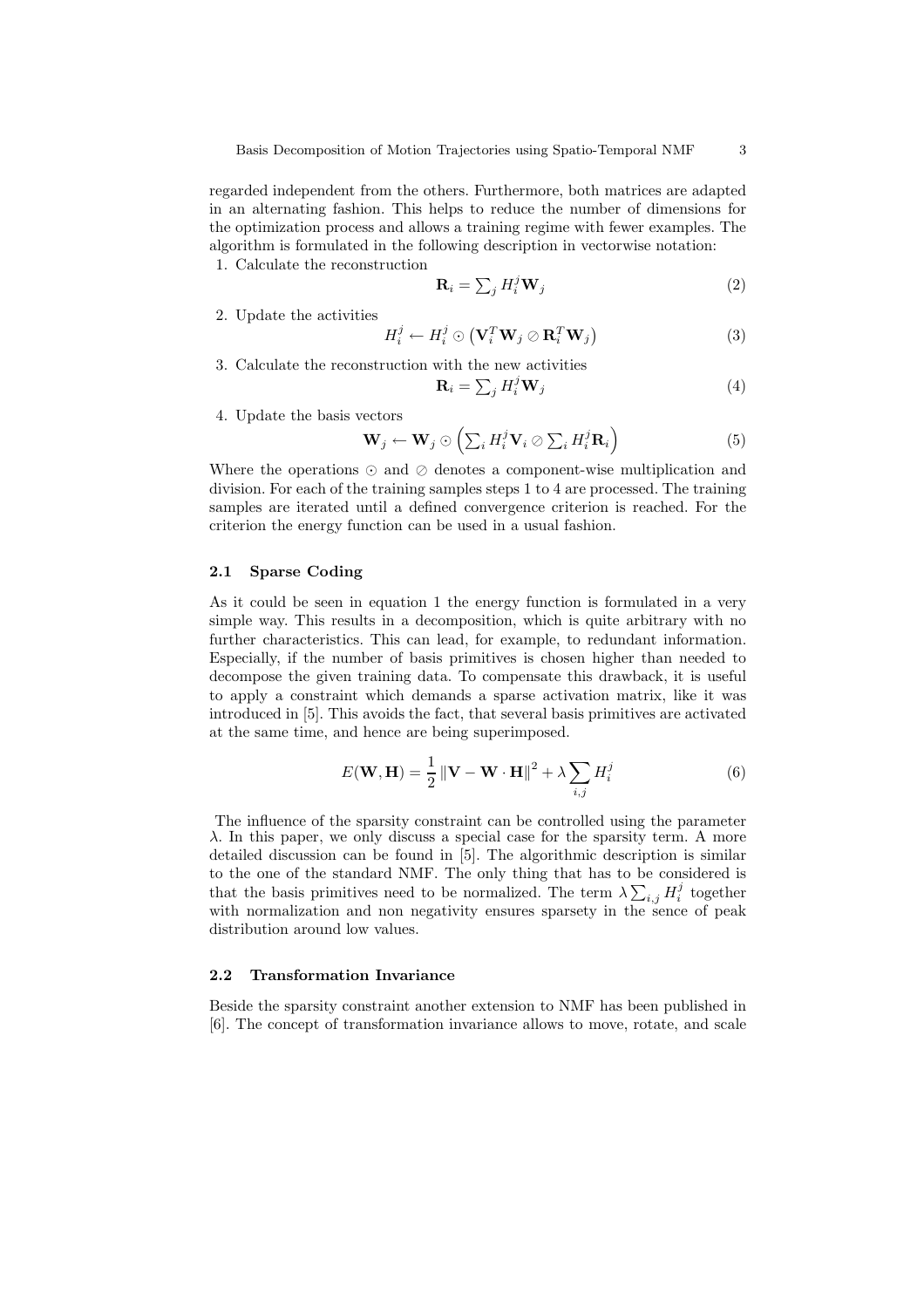4 S. Hellbach, A. Kolarow, J. Eggert, E. Körner, H.-M. Gross



Fig. 1. Motion Trajectories are transferred into a grid representation. A grid cell is set to 1 if it is in the path of the trajectory and set to zero otherwise. During the prediction phase multiple hypotheses can be gained by superimposing several basis primitives. This is indicated with the gray trajectories on the right side of the grid.

the basis primitives for reconstructing the input. In this way, we do not have to handle each possible transformation using separate basis vectors. This is achieved by adding a transformation **T** to the decomposition formulation:  $V \approx T \cdot W \cdot H$ 

However the activation matrix H has to be adapted in a way that each possible transformation carries its own activation. Hence, the matrix H becomes an activation tensor  $\mathbf{H}^{\mathbf{m}}$ , while  $\mathbf{m}$  is a vector describing the transformation parameters (rotation, scaling and translation).

$$
\mathbf{V}_{\mathbf{i}} \approx \sum_{j} \sum_{\mathbf{m}} H_{i}^{j, \mathbf{m}} \cdot \mathbf{T}^{\mathbf{m}} \cdot \mathbf{W}_{\mathbf{j}}
$$
 (7)

For each allowed transformation the corresponding activity has to be trained individually.

# 3 Decomposing Motion Trajectories

For being able to decompose and to predict the trajectories of the surrounding dynamic objects, it is necessary to identify them and to follow their movements. For simplification, a tracker is assumed, which is able to provide such trajectories in real-time. A possible tracker to be used is presented in [7]. The given trajectory of the motion is now interpreted as a time series T with values  $s_i = (x_i, y_i, z_i)$ for time steps  $i = 0, 1, ..., n - 1$ :  $\mathcal{T} = (\mathbf{s}_0, \mathbf{s}_1, ..., \mathbf{s}_{n-1})$ .

It is now possible to present the vector  $\mathcal T$  directly to the NMF approach. But this could result in an unwanted behavior. Imagine two basis primitives, one representing a left turn and another representing a right turn. A superposition of those basis primitives would express a straight movement. However, we would need to express either a left or a right turn.

The goal is to have a set of basis primitives, which can be concatenated one after the other. Furthermore, it is necessary for a prediction task to be able to formulate multiple hypotheses. For achieving these goals, the  $x$ -t-trajectory is transferred into a grid representation, as it is shown in figure 1. Then, each grid cell  $(x_i, t_j)$  represents a certain state (spatial coordinate)  $x_i$  at a certain time  $t_i$ . Since most of the state-of-the-art navigation techniques rely on grid maps [8], the prediction can be integrated easily. This 2D-grid is now presented as image-like input to the NMF algorithm using the sparsity constraint as well as transformation invariance (See section 2.1 and 2.2 respectively). Using the grid representation of the trajectory also supports the non-negative character of the basis components and their activities.

It has to be mentioned, that the transformation to the grid representation is done for each of the dimensions individually. Hence, the spatio-temporal NMF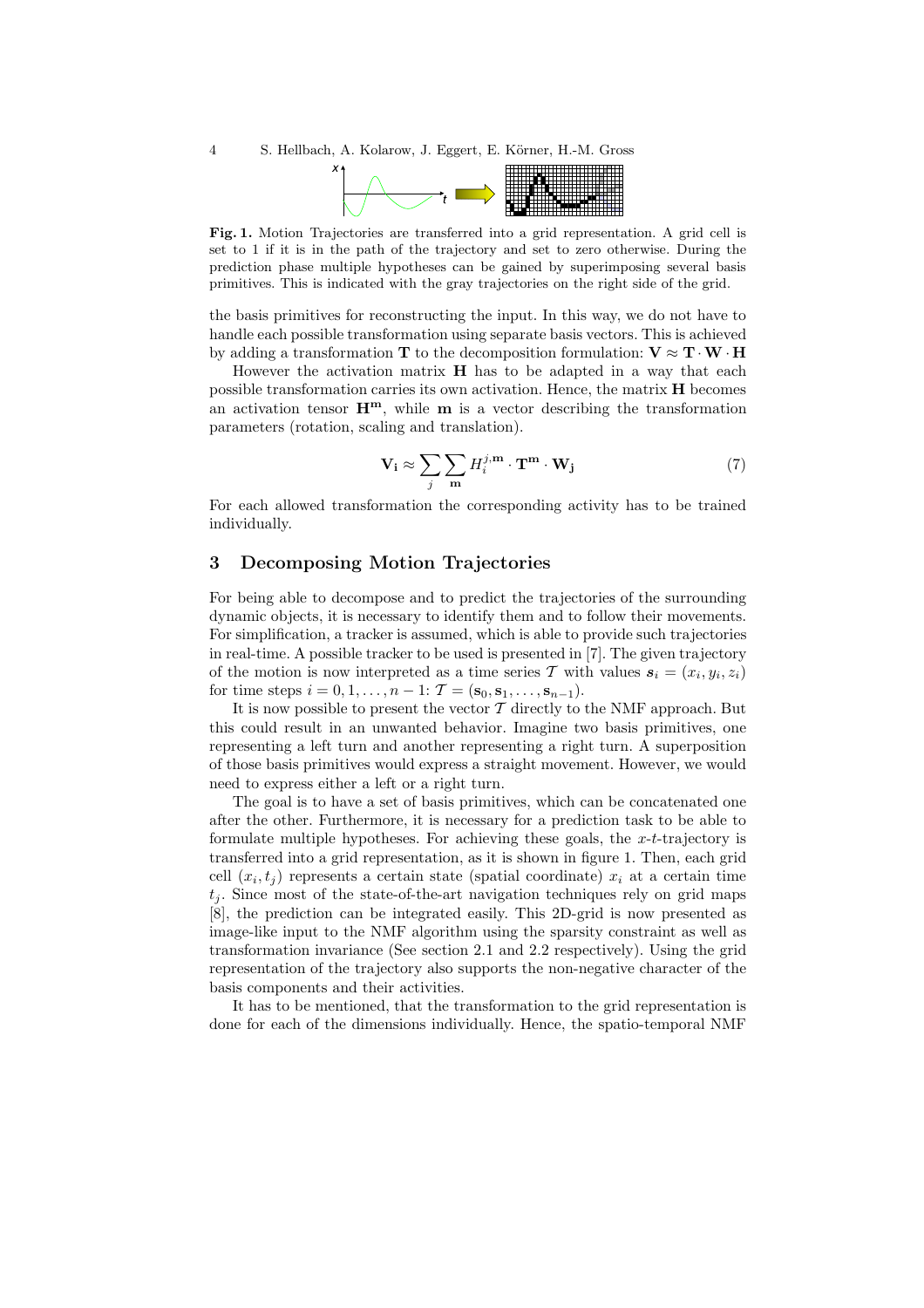

Fig. 2. Training with Spatio-Temporal NMF. Given is a set of training samples in matrix  $V$ . The described algorithm computes the weights  $W$  and the corresponding activities H. Only the weights are used as basis primitives for further processing.

has to be processed on each of these grids. Regarding each of the dimensions separately is often used to reduce the complexity of the analysis of trajectories (compare [9]). Theoretically, the algorithm could also handle multi-dimensional grid representation.

While applying an algorithm for basis decomposition to motion trajectories it seems to be clear that the motion primitives can undergo certain transformations to be combined to the whole trajectory. For example, the same basis primitive standing for a straight move can be concatenated with another one standing for a left turn. Hence, the turning left primitive has to be moved to the end of the straight line, and transformation invariance is needed while decomposing motion data. For our purposes, we concentrate on translation. This makes it possible to simplify the calculations and to achieve real time performance. Using only the grid like approach, adjacent grid cells are just different dimensions in the grid vector just as completely remote cells are. Adding translation invariance guarantees that adjacent cells have a neighbouring character.

It is known for each basis primitive,how they have to be combined to reconstruct the input data. Hence, one of the algorithm's outputs is a description of the sequence of the basis primitives which can be used as input for a classifier.

The sparse coding constraint helps to avoid trivial solutions. Since the input can be compared with a binary image, one possible solution would be a basis component with only a single grid cell filled. The trajectory is then simply copied into the activities.

#### 3.1 Learning Phase

The goal of the learning phase is to gain a set of basis primitives which allow to decompose an observed and yet unknown trajectory (see Fig. 2). As it is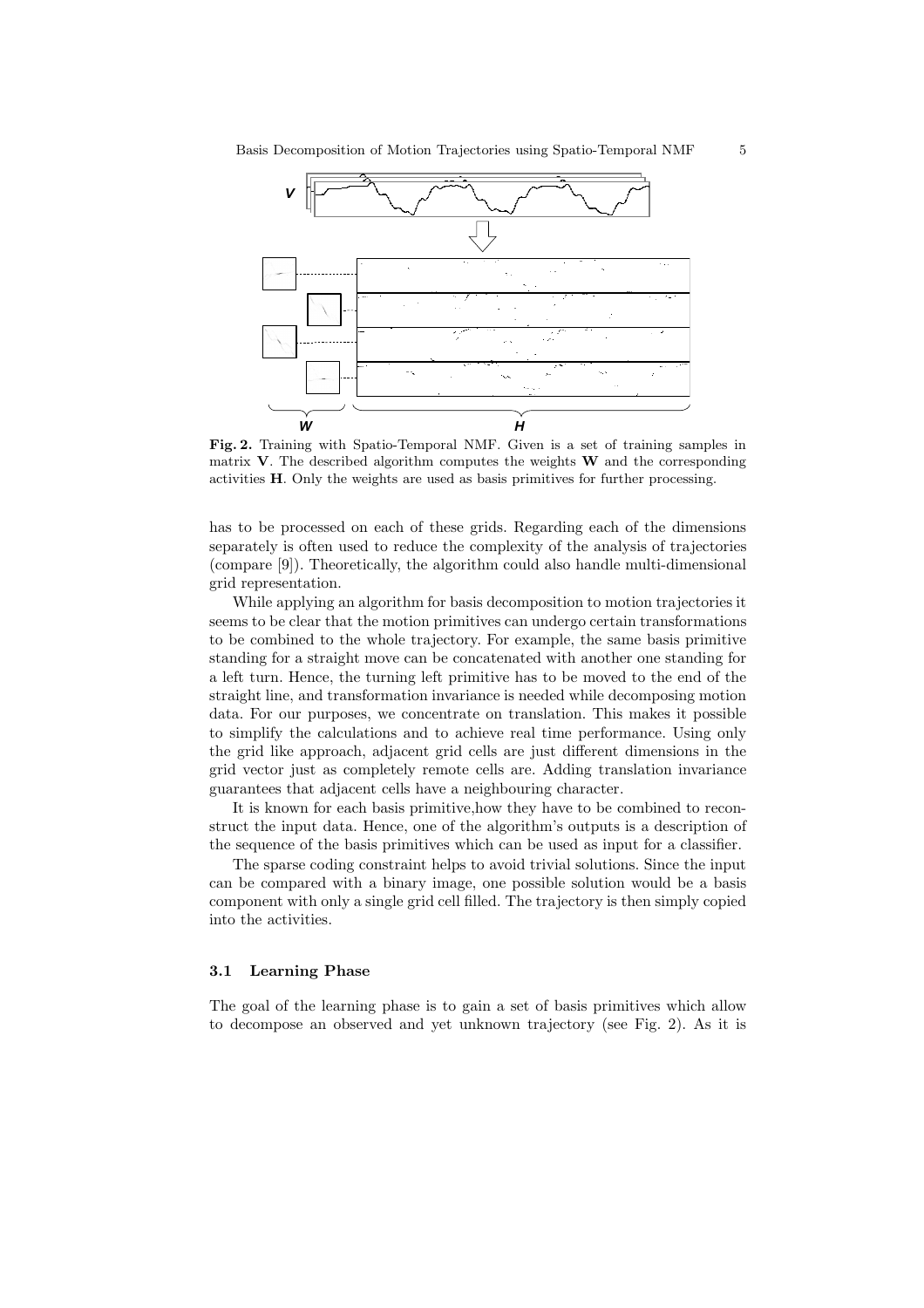

Fig. 3. The basis primitives  $W$ , which were computed during the training, are used to reconstruct (matrix  $\bf{R}$ ) the observed trajectory  $\bf{V}$ . This results in a set of sparse activities – one for each basis primitive – which describe on which position in space and time a certain primitive is used. Beside the reconstruction of the observed trajectory (shown in Fig. 3), it is furthermore possible to predict a number of time steps into the future. Hence, the matrix  $\bf{R}$  is extended by the prediction horizon  $\bf{P}$ . Right to the prediction P the ground truth is plotted to get an idea of the prediction quality.

discussed in section 3, the training samples are transferred into a grid representation. These grid representations are taken as input for the NMF approach and are therefore represented in matrix  $V$ . On this matrix  $V$  the standard NMF approach, extended by the sparsity constraint and by translation invariance, is applied. The algorithm is summarized in Fig. 4.

Beside the computed basis primitives, the NMF algorithm also provides the information of how each of the training samples can be decomposed by the basis primitives. To be able classify the trajectory later, this information is used for training the classifier. Since trajectories and hence the calculated activities are temporal sequences, a recurrent neural network seems to be an adequate classifier. The network is trained by presenting a discrete time step of the activities (i. e. a single column in the matrix)

#### 3.2 Application Phase

As it is indicated in Fig. 3, from the learning phase a set of motion primitives is extracted. During the application phase, we assume that the motion of a dynamic object (e. g. a person) is tracked continuously. For getting the input for the NMF algorithm, a sliding window approach is taken. A certain frame in time is transferred into the already discussed grid like representation. For this grid the activation of the basis primitives is determined. The algorithm is identical to the one sketched in Fig. 4 beside that steps 4 and 5 can be skipped.

The resulting activities are now used as input for the classifier, which was adapted to the activities in the learning phase. In this way, a classification result (e. g. the interest for interaction or the performed action) can be assigned to the regarded time window.

The standard approach to NMF implies that each new observation at the next time step demands a new random initialization for the optimization problem. Since an increasing column number in the grid representation stands for an increase in time, the trajectory is shifted to the left while moving further in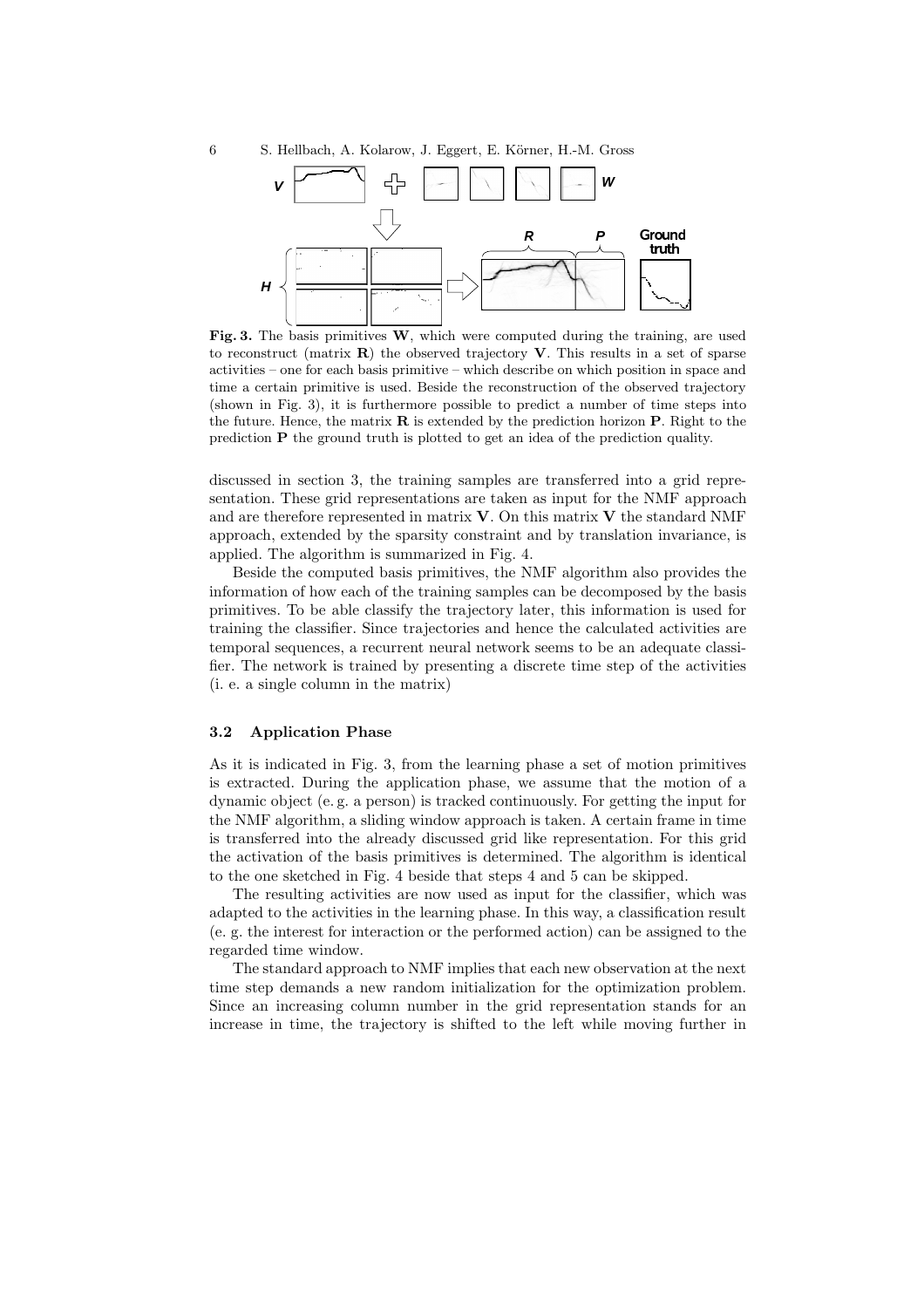1. Normalize the basis vectors according to

$$
\overline{\mathbf{W}}_j = \mathbf{W}_j \cdot ||\mathbf{W}_j||^{-1}
$$
\n(8)

2. Calculate the reconstruction

$$
\mathbf{R}_{i} = \sum_{j} \sum_{\mathbf{m}} H_{i}^{j, \mathbf{m}} \mathbf{T}^{\mathbf{m}} \overline{\mathbf{W}}_{j}
$$
(9)

3. Update the activities

$$
H_i^{j,\mathbf{m}} \leftarrow H_i^{j,\mathbf{m}} \odot \left( \mathbf{V}_i^T \mathbf{T}^{\mathbf{m}} \overline{\mathbf{W}}_j \oslash \mathbf{R}_i^T \mathbf{T}^{\mathbf{m}} \overline{\mathbf{W}}_j \right) \tag{10}
$$

4. Calculate the reconstruction with the new activities

$$
\mathbf{R}_{i} = \sum_{j} \sum_{\mathbf{m}} H_{i}^{j, \mathbf{m}} \mathbf{T}^{\mathbf{m}} \overline{\mathbf{W}}_{j}
$$
(11)

5. Update the basis vectors

$$
\mathbf{W}_{j} \leftarrow \mathbf{W}_{j} \odot \frac{\sum_{i} \sum_{m} H_{i}^{j, m} \mathbf{V}_{i}^{T} \mathbf{T}^{m} + \overline{\mathbf{W}}_{j} \overline{\mathbf{W}}_{j}^{T} \sum_{i} \sum_{m} H_{i}^{j, m} \mathbf{R}_{i}^{T} \mathbf{T}^{m}}{\sum_{i} \sum_{m} H_{i}^{j, m} \mathbf{R}_{i}^{T} \mathbf{T}^{m} + \overline{\mathbf{W}}_{j} \overline{\mathbf{W}}_{j}^{T} \sum_{i} \sum_{m} H_{i}^{j, m} \mathbf{V}_{i}^{T} \mathbf{T}^{m}}
$$
(12)

Fig. 4. Algorithmic description of the Spatio-temporal NMF.

time. For identical initialization, the same shift is then reflected in the activities after the next convergence. To reduce the number of iterations until convergence, the shifted activities from the previous time step are used as initialization for the current one.

To fulfill the main goal discussed in this paper – the prediction of the observed trajectory into the future – the proposed algorithm had to be extended. Since the algorithm contains the transformation invariance constraint, the computed basis primitives can be translated to an arbitrary position on the grid. This means that they can also be moved in a way that they exceed the borders of the grid. Up to now, the size of reconstruction was chosen to be the same size as the input grid. Hence, using the standard approach means that the overlapping information has to be clipped. To be able to solve the prediction task, we simply extend the reconstruction grid to the right – or into the future (see Fig. 3). So, the previously clipped information is available for prediction.

As discussed, a classifier is trained during the learning phase using the activities of the training samples. In the application phase the activities for the current observation is calculated. The last activity column is used as input for the classifier. So a classification result is gained for each time step on-line.

## 4 Evaluation

Taking a closer look at the example scenario from introductory section 1 reveals that a robust identification and tracking of the single body parts is needed. To be comparable and to avoid errors from the tracking system influencing the test results, movement data from the Perception Action Cognition Lab at the University of Glasgow [10] is used. The data contains trajectories from 30 persons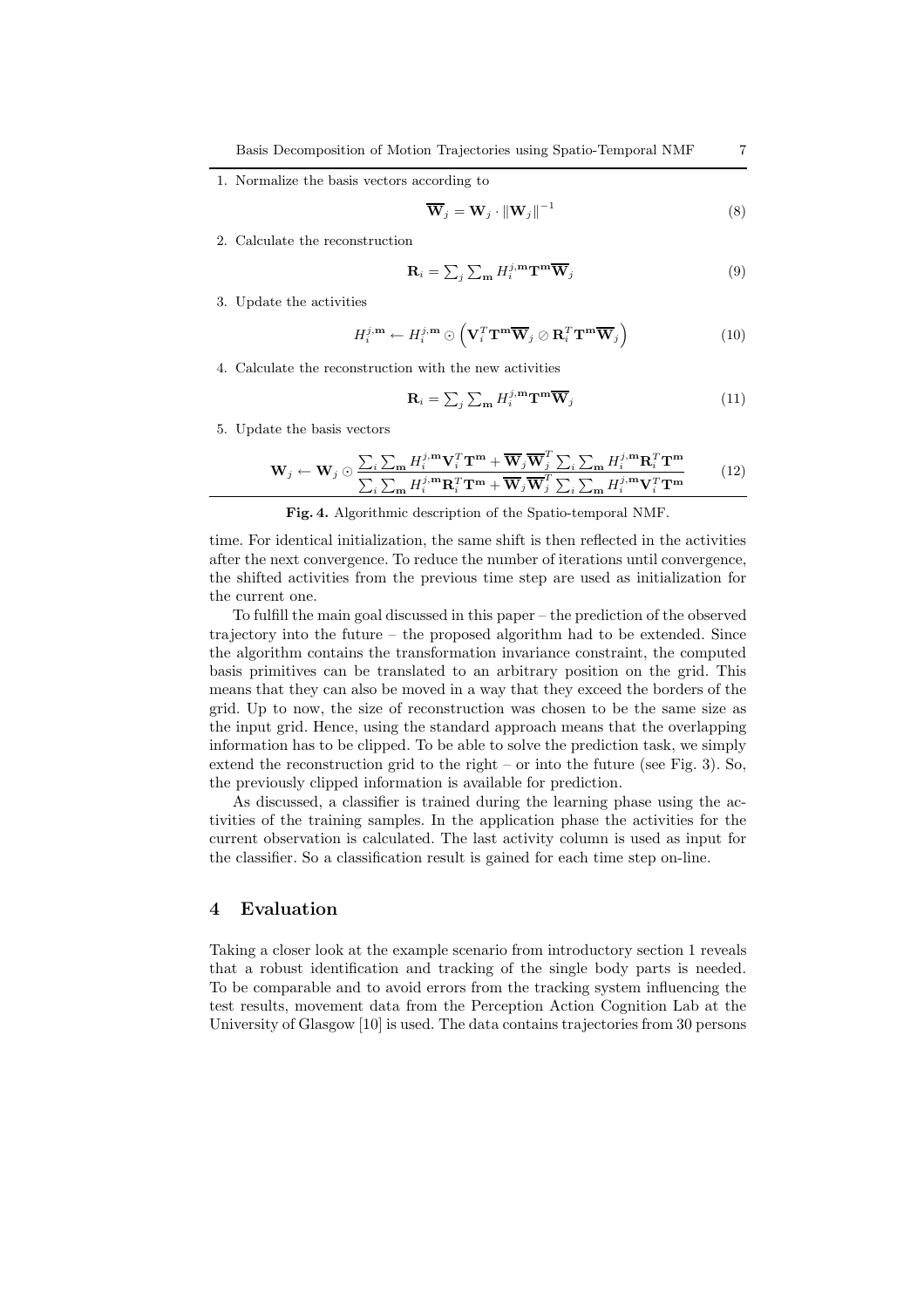

Fig. 5. Box whiskers plot showing the convergence characteristics of the energy function (see eqn. 1) for 15 iteration steps. For the upper (blue) plot the activities are initialized randomly after each shift of the input data. For the lower (red) curve the activities from the previous computations are shifted and used as initialization.

is recorded performing different actions in different moods. The movement data has a resolution of 60 time steps per second, so that an average prediction of about 50 steps means a prediction of 0.83 seconds into the future. Since most trackers work with a lower resolution, a prediction further into the future is still possible.

In the next subsections, two aspects of the proposed algorithm are investigated in detail. First, it is shown that activity shifting brings a great benefit towards real time performance. Afterwards the focus is set to the quality of the prediction part.

For the experiments, the size of the basis primitives was chosen to be  $50 \times 50$ grid cells The input grid size during the learning phase was set to  $500 \times 50$  for each of the trajectories and to  $100 \times 50$  during application phase.

### 4.1 Activity shifting

In section 3.2 it has been mentioned that the information from the previous time step can be used as initialization for the current one. Figure 5 shows the energy function, which is defined in equation 1, for both possibilities of initialization. It is plotted only for a low number of iteration steps (up to 15), since already there the effect can be observed. For the upper (blue) plot a random initialization of the activities was used. For the lower (red) curve the activities from the previous computations are shifted and used as initialization. It can clearly be seen that the convergence is faster by a number of about 10 steps in average.

## 4.2 Prediction

For evaluating the quality of the prediction, the prediction is compared with the grid representation of the actual trajectory G. For each occupied grid cell the value of the columnwise normalized prediction is added. The sum is divided by the length of the trajectory:

$$
S_{GT} = |T|^{-1} \sum_{t \in T} \mathbf{P}_t^T \cdot \mathbf{G}_t \cdot \left(\sum_i \mathbf{G}_t^i\right)^{-1}
$$
(13)

The normalization of the prediction is done separately for each time slice (column in the grid).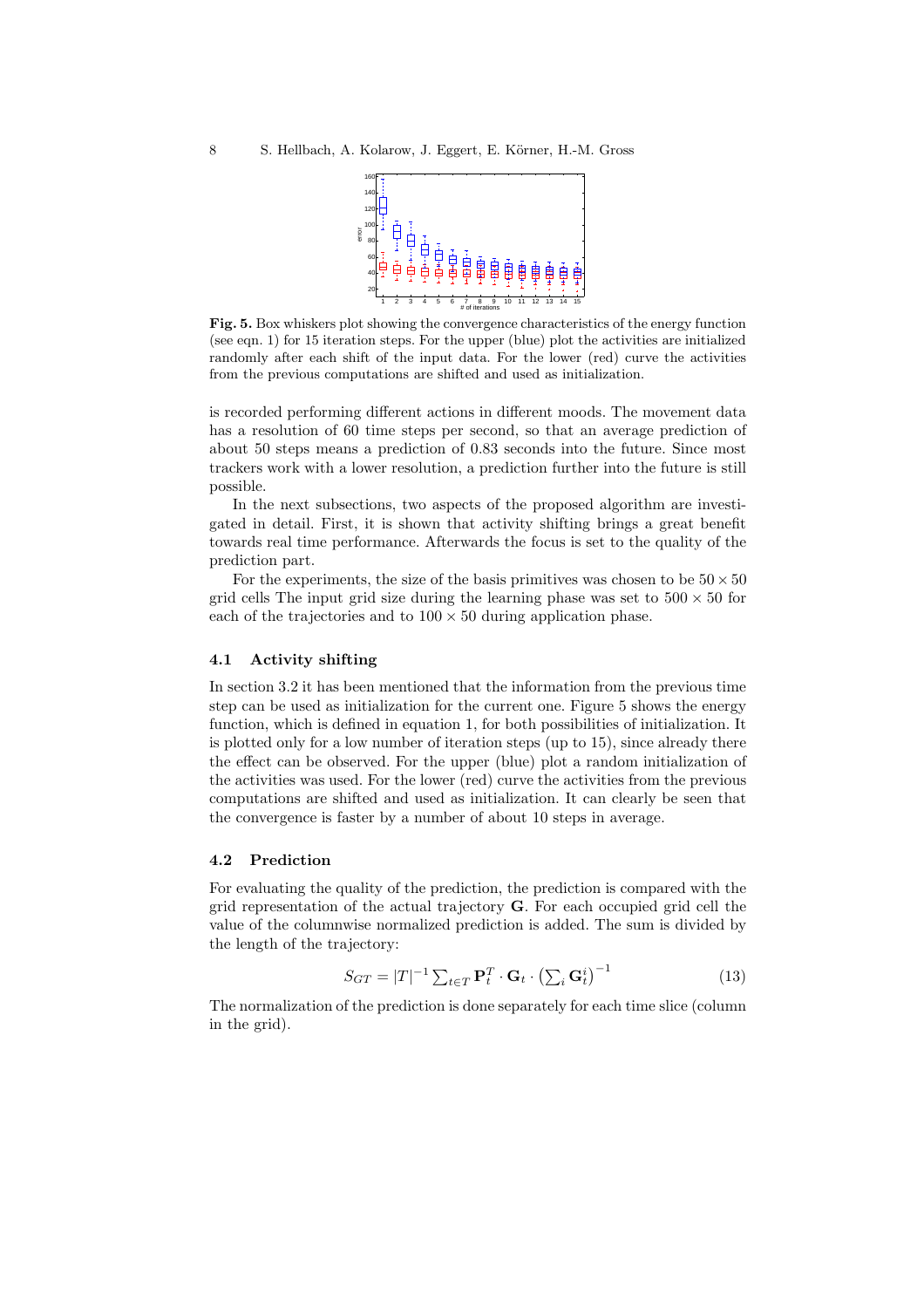

Fig. 6. (a) The mean correlation  $S_{GT}$  (see eqn. 13) between the ground truth trajectory and the prediction is plotted for each time step of the prediction horizon. A fit value of 1.0 stands for a perfect prediction over the whole prediction horizon. As it is expected the accuracy of the prediction decreases for a longer prediction period. (b) The plot shows the prediction accuracy for predictions along a sample trajectory. The 36 predictions were performed at each tenth time step of the chosen trajectory. A fit value of 1.0 stands for a perfect prediction over the whole prediction horizon. The constant and dotted lines (red) indicate mean and variance respectively.

The basis primitives can at most be shifted by their width out of the reconstruction grid  $\bf R$ . So the maximal size of the prediction horizon equals the width of the basis primitives. Practically this maximum can not be reached, because the basis primitives need a reliable basis in the part where the input is known. Nevertheless, we have chosen to use the theoretical maximum as basis for the evaluation.

The results are depicted in Fig 6. The first plot  $(Fig. 6(a))$  shows the expected decrease of the average prediction quality over the prediction horizon. Nevertheless, the decrease is smooth and no sudden collapses can be observed. For Fig. 6(b) an example trajectory has been selected for the reasons of clearness. The plot is intended to show how the algorithm behaves in practical applications. The predictions were performed at each tenth time step of the chosen trajectory. A fit value of 1.0 stands for a perfect prediction over the maximum prediction horizon, with only a single hypothesis for the prediction. The value decreases significantly with multiple hypotheses being present.

#### 4.3 Classification Task

The goal of the classifier is to classify the current action performed by the proband (throw, walk, knock and lift). The input size is reduced by only using only a single limb (the right wrist). Using half of the data set the basic primitives were trained (twelve for each spatial dimension). As classifier we use a Layer-Recurrent Neural Network in MATLAB, which is a multi-layer version of the well known Elman network. The network was initialised with an input-size of 1800 neurons, 20 recurrent layers, sigmoid transfer function, and an outputsize of 4 neurons (binary coded output, one neuron for each class). The classifier was trained using standard back-propagation with MSE. In order to evaluate the classifier during training, the error on a test dataset is computed. Additionally the performance was measured on a validation dataset after training. During the first experiments the classifier scored 40% accuracy on the validation dataset. The poor performance of the classifier may result from the still very high input